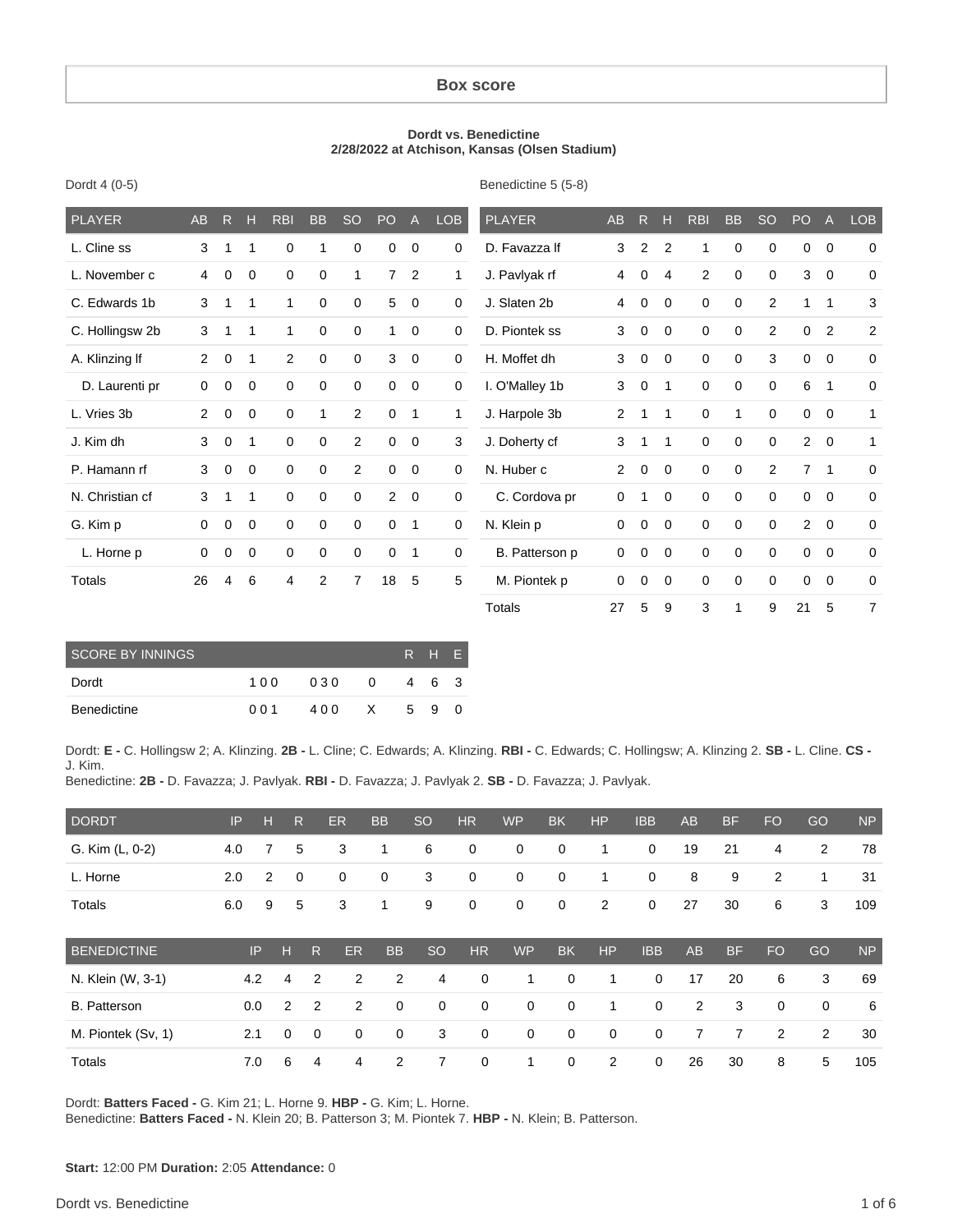#### **Play by Play**

# **Scoring Summary**

| <b>INNINGS</b>            | <b>PLAY</b>                                                                                                                                                                                         | $V - H$ |
|---------------------------|-----------------------------------------------------------------------------------------------------------------------------------------------------------------------------------------------------|---------|
| Dordt<br>1st              | C. Edwards doubled down the rf line, RBI; L. Cline scored.                                                                                                                                          | $1 - 0$ |
| <b>Benedictine</b><br>3rd | J. Pavlyak doubled to left field, RBI; D. Favazza scored.                                                                                                                                           | $1 - 1$ |
| Benedictine<br>4th        | D. Favazza singled to second base, RBI; C. Cordova advanced to second, advanced to third on an error by 2b; J. Doherty advanced to<br>third, scored on an error by 2b, unearned; J. Harpole scored. | $1 - 3$ |
| <b>Benedictine</b><br>4th | J. Pavlyak singled to third base, RBI; D. Favazza advanced to third; C. Cordova scored.                                                                                                             | $1 - 4$ |
| <b>Benedictine</b><br>4th | J. Pavlyak advanced to third on a passed ball; D. Favazza scored on a passed ball, unearned.                                                                                                        | $1 - 5$ |
| Dordt<br>5th              | C. Hollingsw singled to center field, RBI; C. Edwards advanced to third; N. Christian scored.                                                                                                       | $2 - 5$ |
| Dordt<br>5th              | A. Klinzing doubled to right field, 2 RBI; C. Hollingsw scored; C. Edwards scored.                                                                                                                  | $4 - 5$ |

# **All Plays**

#### **Dordt Top of 1st Inning**

| L. Cline walked.                                                               |
|--------------------------------------------------------------------------------|
| L. November struck out looking. (1 out)                                        |
| L. Cline stole second.                                                         |
| C. Edwards doubled down the rf line, RBI; L. Cline scored.                     |
| C. Hollingsw flied out to rf. (2 out)                                          |
| A. Klinzing hit by pitch.                                                      |
| L. Vries walked; A. Klinzing advanced to second; C. Edwards advanced to third. |
| J. Kim struck out swinging. (3 out)                                            |

**Inning Summary: 1 Runs , 1 Hits , 0 Errors , 3 LOB**

## **Benedictine Bottom of 1st Inning**

D. Favazza flied out to cf. (1 out)

J. Pavlyak singled to left field, advanced to third on an error by lf.

J. Slaten struck out swinging. (2 out)

D. Piontek struck out swinging, grounded out to c unassisted. (3 out)

**Inning Summary: 0 Runs , 1 Hits , 0 Errors , 1 LOB**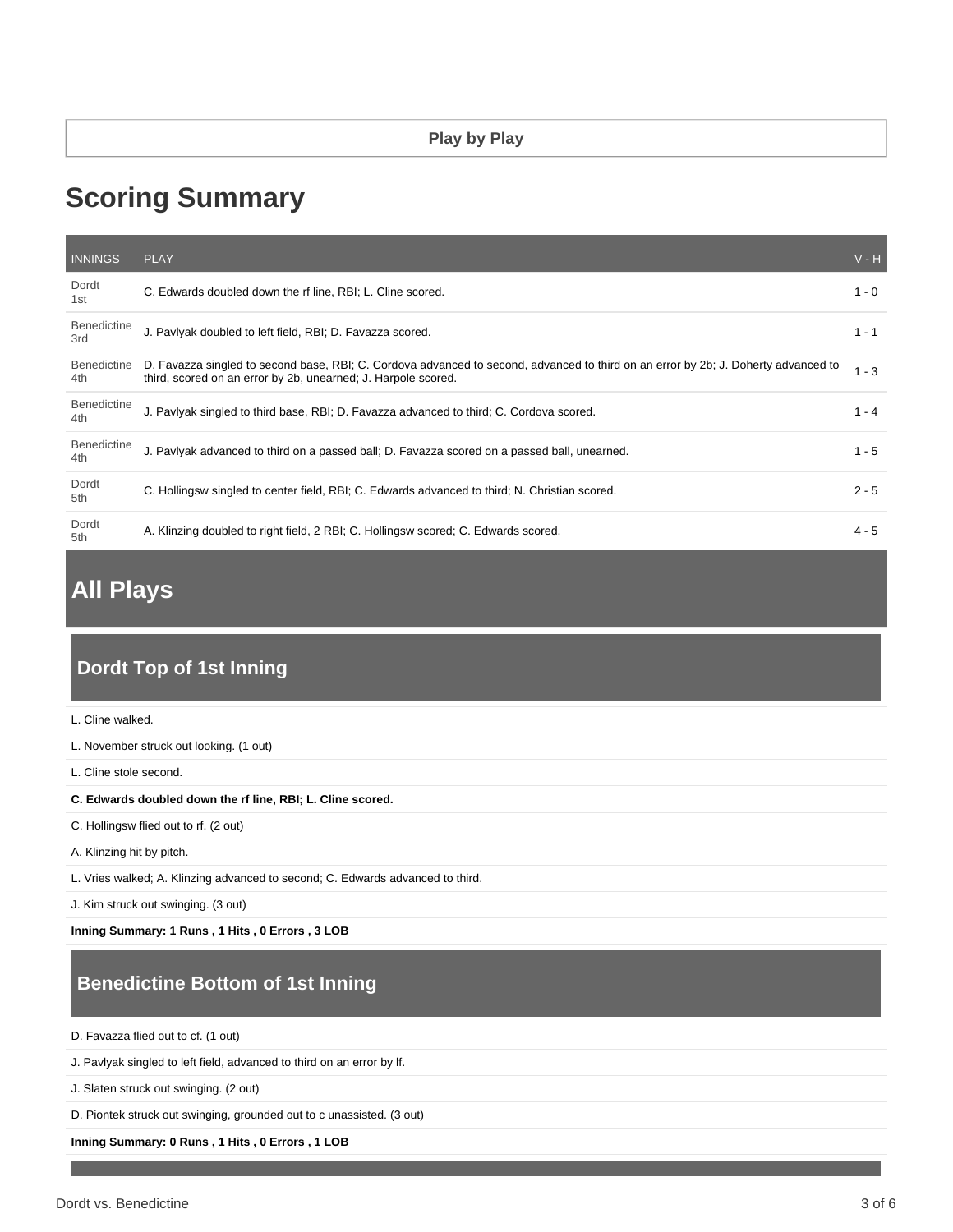#### **Dordt Top of 2nd Inning**

P. Hamann struck out looking. (1 out)

N. Christian flied out to cf. (2 out)

L. Cline doubled to right field.

L. November out at first 1b to p. (3 out)

**Inning Summary: 0 Runs , 1 Hits , 0 Errors , 1 LOB**

#### **Benedictine Bottom of 2nd Inning**

H. Moffet struck out swinging. (1 out)

I. O'Malley grounded out to p. (2 out)

J. Harpole walked.

J. Harpole advanced to second on a passed ball.

J. Doherty flied out to cf. (3 out)

**Inning Summary: 0 Runs , 0 Hits , 0 Errors , 1 LOB**

## **Dordt Top of 3rd Inning**

C. Edwards grounded out to ss. (1 out)

C. Hollingsw lined out to 1b. (2 out)

A. Klinzing grounded out to ss. (3 out)

**Inning Summary: 0 Runs , 0 Hits , 0 Errors , 0 LOB**

#### **Benedictine Bottom of 3rd Inning**

N. Huber struck out swinging, out at first c to 1b. (1 out)

D. Favazza doubled to left field.

#### **J. Pavlyak doubled to left field, RBI; D. Favazza scored.**

J. Slaten struck out swinging, out at first c to 1b. (2 out)

D. Piontek flied out to lf. (3 out)

**Inning Summary: 1 Runs , 2 Hits , 0 Errors , 1 LOB**

## **Dordt Top of 4th Inning**

L. Vries struck out swinging. (1 out)

J. Kim singled to right field.

J. Kim out at second c to 2b, caught stealing. (2 out)

P. Hamann popped up to 1b. (3 out)

**Inning Summary: 0 Runs , 1 Hits , 0 Errors , 0 LOB**

#### **Benedictine Bottom of 4th Inning**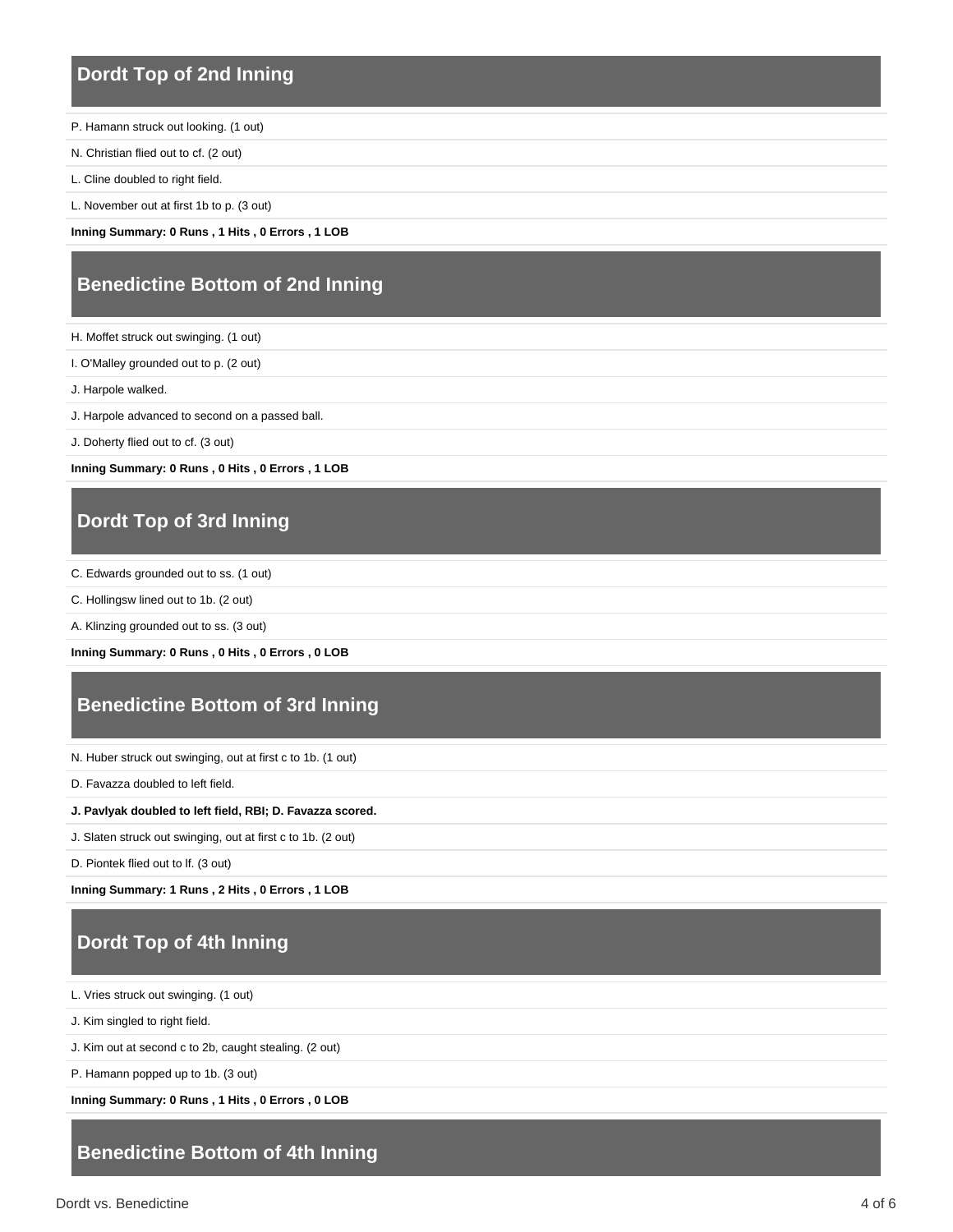H. Moffet struck out swinging. (1 out)

I. O'Malley flied out to lf. (2 out)

J. Harpole singled to center field.

J. Doherty singled to left field; J. Harpole advanced to second.

N. Huber hit by pitch; J. Doherty advanced to second; J. Harpole advanced to third.

C. Cordova pinch ran for N. Huber.

**D. Favazza singled to second base, RBI; C. Cordova advanced to second, advanced to third on an error by 2b; J. Doherty advanced to third, scored on an error by 2b, unearned; J. Harpole scored.**

D. Favazza stole second.

**J. Pavlyak singled to third base, RBI; D. Favazza advanced to third; C. Cordova scored.**

J. Pavlyak stole second.

**J. Pavlyak advanced to third on a passed ball; D. Favazza scored on a passed ball, unearned.**

J. Slaten grounded out to 3b. (3 out)

**Inning Summary: 4 Runs , 4 Hits , 0 Errors , 1 LOB**

### **Dordt Top of 5th Inning**

N. Huber to c for C. Cordova.

N. Christian singled to right field.

L. Cline flied out to cf. (1 out)

N. Christian advanced to second on a wild pitch.

L. November lined out to p. (2 out)

B. Patterson to p for N. Klein.

C. Edwards hit by pitch.

**C. Hollingsw singled to center field, RBI; C. Edwards advanced to third; N. Christian scored.**

**A. Klinzing doubled to right field, 2 RBI; C. Hollingsw scored; C. Edwards scored.**

M. Piontek to p for B. Patterson.

D. Laurenti pinch ran for A. Klinzing.

L. Vries struck out swinging. (3 out)

**Inning Summary: 3 Runs , 3 Hits , 0 Errors , 1 LOB**

#### **Benedictine Bottom of 5th Inning**

A. Klinzing to lf for D. Laurenti.

L. Horne to p for G. Kim.

D. Piontek struck out swinging. (1 out)

H. Moffet struck out swinging. (2 out)

I. O'Malley singled to left center.

J. Harpole reached on a fielder's choice; I. O'Malley out at second p to 2b. (3 out)

**Inning Summary: 0 Runs , 1 Hits , 0 Errors , 1 LOB**

#### **Dordt Top of 6th Inning**